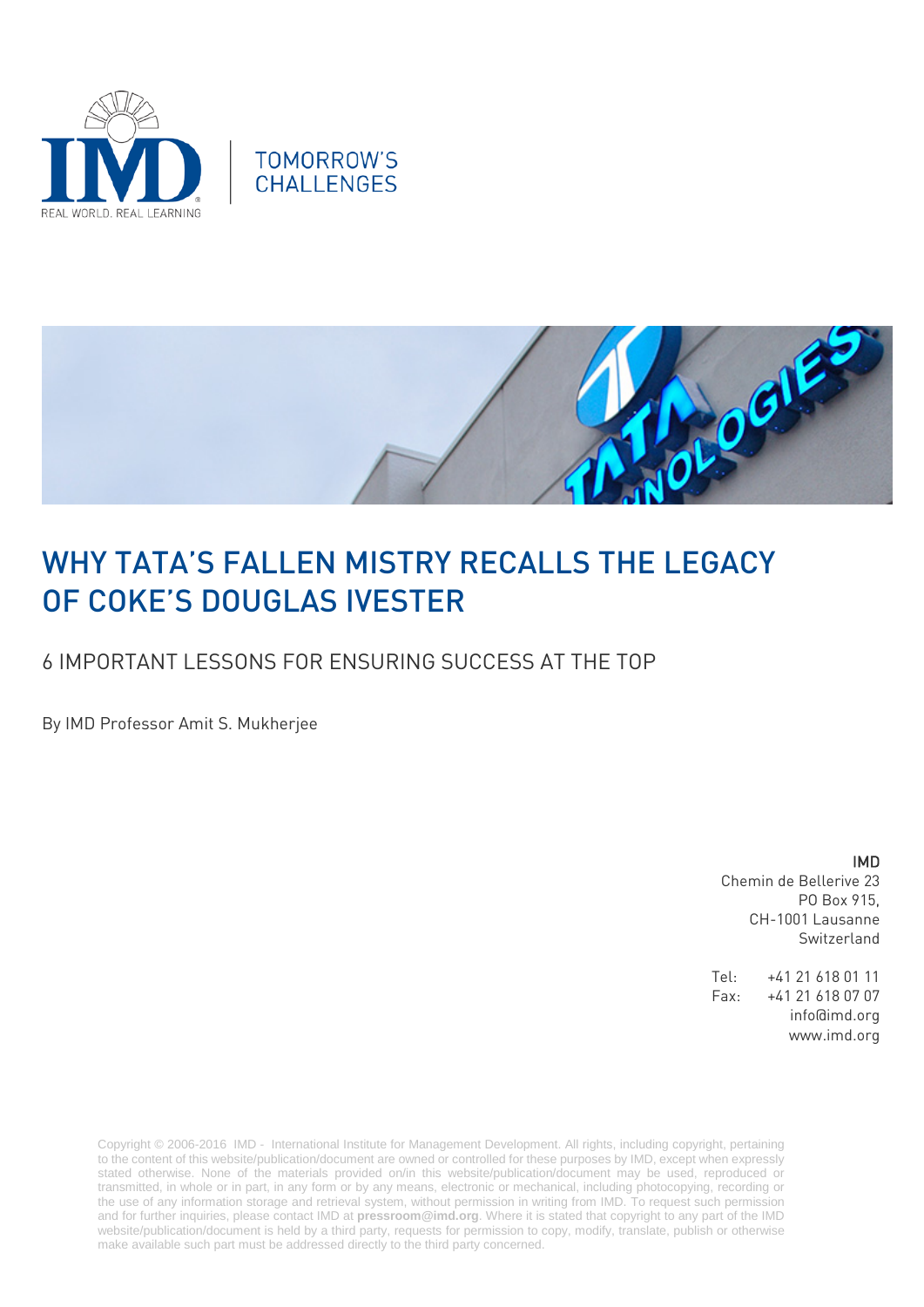In his letter to the Board challenging his dismissal, Cyrus Mistry, the erstwhile Chairman of India's Tata Group, wrote, "To 'replace' your Chairman … in a summary manner must be unique in the annals of corporate history." If Douglas Ivester had been following the Tata saga from his plantation in Georgia, he must have smiled ruefully, noting, "Not unique, Cyrus. Been there, done that." Ivester too had been elected chairman of a venerable brand name, Coca Cola (on October 24, 1997). Both had succeeded superstars – Roberto Goizueta and Ratan Tata – beloved internally and externally for their unlimited vision and optimism. Both took hard decisions which perplexed many, centralized power and dismissed – or instigated resignations of – well-regarded executives. Both left under explicit (Mistry) or inexplicit (Ivester) Board pressure; Ivester announced his departure after 25 months and left 5 months later, while Tata's Board removed Mistry after 46 months. Subsequently, rumors circulated that the two Boards – each of which included a distinguished academic as well as top investors and CEOs – had felt ignored.

There are also big differences. Ivester became chairman after the sudden passing of Goizueta, while Ratan Tata remained a board member. Ivester had engineered for Goizueta many elements of his vision, while Mistry is the scion – and former Managing Director – of the Tata Group's largest non-Tata shareholder. Tata's financial woes are public, while in all probability, only Ivester fully knew Coke's travails. Ivester's preferred solution was an acquisition spree, while Mistry chose to dismember Ratan Tata's acquisitions.

Nevertheless, the parallels overwhelm the differences. Regardless of the final outcome of the Tata saga, the stories hold six important lessons for CEOs and other senior executives who function within the sphere of influence of boards of director.

**Lesson 1: The wand chooses the wizard, even if the wizard is given the wand**. Readers of Harry Potter books know that wands chose the wizards who could command their allegiance – as opposed to using them perfunctorily. Coke's organization didn't seem to have transferred its allegiance to Ivester. Similarly, Mistry, an outsider (albeit a Tata Board member) became the commander, but the Tata organization seemingly remained loyal to Ratan Tata. In more prosaic language: As the boss, you always have authority; the real question is whether you have credibility. Without credibility, a manager can't be a leader.

**Lesson 2: When you abdicate, take up gardening**. It is devilishly hard to step into the shoes of a beloved leader. That challenge is magnified sharply if the beloved leader remains to oversee the successor. Ratan Tata's presence at Bombay House (the Tata headquarters) constantly reminded the organization of its real allegiance. It effectively assured Mistry would fail. (Ivester didn't face this challenge when he became CEO. Creditably, when he left, he bought a plantation and retired from the business world.)

**Lesson 3: Never want the job more than anything else**. In the 1980s, sometime after joining Coke, Ivester set a personal goal to become its chairman by November 1, 1998. Enthralled by the idea of leading India's leading brand, Mistry took the job despite knowing of a supposed concomitant change to Tata's Articles of Association that would limit his powers. Aspiring CEOs are ambitious, and very confident of their abilities. When they want a challenging job this badly, they set themselves up to fail by ignoring warnings of diminished probability of success.

**Lesson 4: Facts won't save you if you must battle an exalted legacy – but people can**. Ivester's tackling Coke's problems openly would have required his going against Goizueta's legacy. He chose to work alone and failed. He could have taken Board member (and major shareholder) Warren Buffet for a "quiet walk in the woods," but didn't involve him, or others who could have best helped him. Mistry's letter to the Board is baffling, for it almost seems that an article about his hiring, published in The Economist ("From pupil to master," December 1, 2012), served as his template. That article also discussed why he wouldn't be able to address Tata's problems like a hard charging Western CEO. Mistry might have been able to reshape Ratan Tata's legacy, but only with the good will of his Board. Seemingly, like Ivester, he avoided involving them. In the 21<sup>st</sup> century, "Father knows best" behaviors are best consigned to the dustbins of history.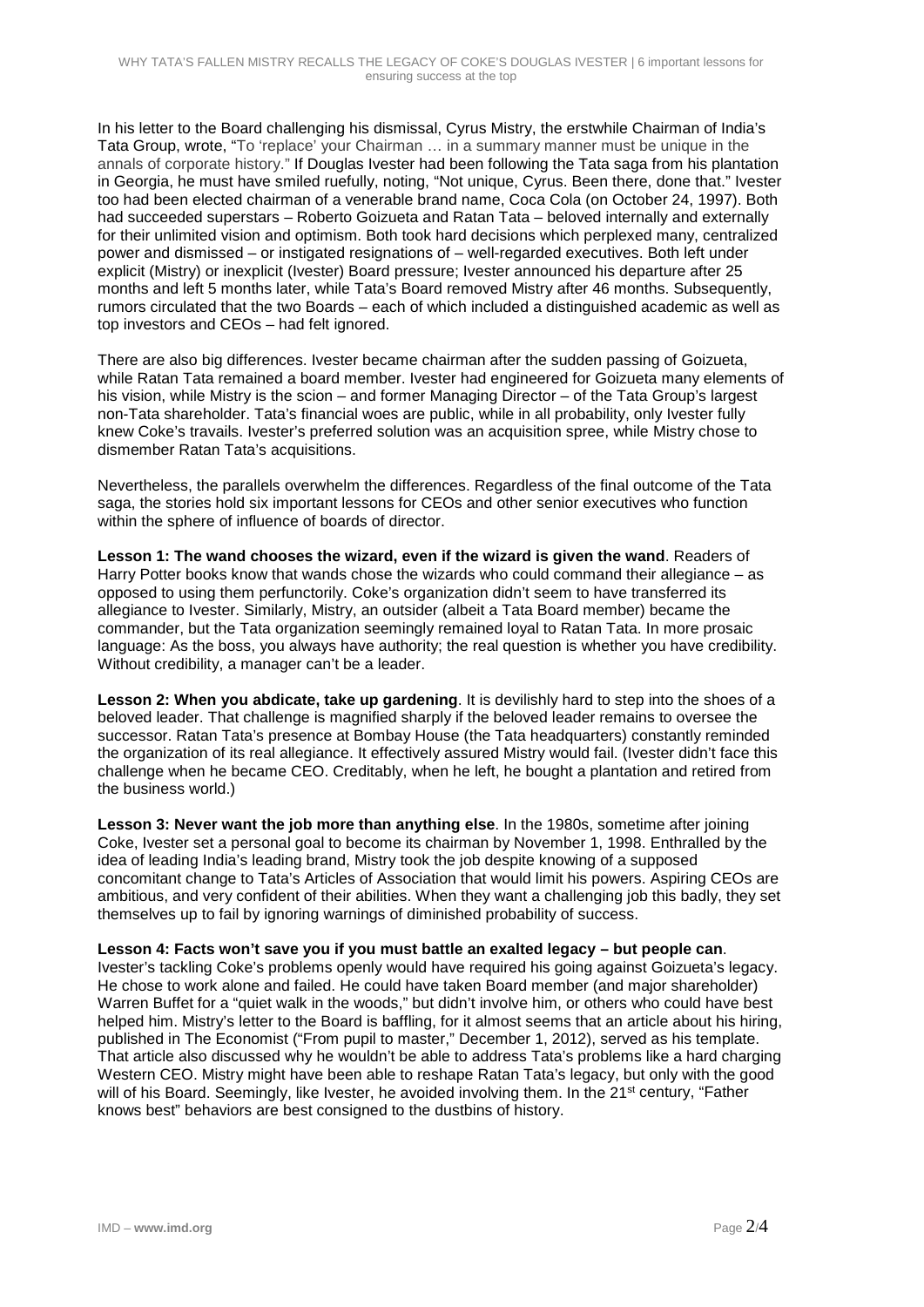**Lesson 5: Two, four, toast – and burnt toast, at that**. Ivester lasted just over two years; Mistry just under four. Their removals at these points shouldn't surprise anyone. If a 21<sup>st</sup> century CEO hasn't begun having an impact in two years and/or hasn't had an impact in four, he/she is likely to be fired. Major initiatives Ivester undertook mostly failed, while Mistry seemingly didn't make adequate progress on his inherited problems. His arguments about the reasons why are specious. First, every roadblock he cited is present in almost every major instance of change management. So, he failed at a basic, well understood, test of leadership. Second, chief executives of most democracies face re-election every 4 or 5 years. Voters turn them out if they haven't achieved much in that allotted time. Moreover, despite his – and others' – expectations that he would be chairman for a long time, average CEO tenures are dropping and reached about 8 years in 2012. Tata's Board could have reasonably used either scale to ask, "And so, what exactly have you achieved – without consulting us?"

**Lesson 6: Boards tolerate ineffective leaders who are good managers – until they fail**. Our ideas of good leaders are changing. Arguably, those who got to CEO positions up to 25 years ago, wouldn't do so today. CEOs who are not respected by their people last only as long as they deliver great results. The day they fail, they start existing on borrowed time. Just ask Steve Ballmer, or Ken Lewis, or Richard Wagoner, or Douglas Ivester. The fact that no senior or mid-tier executive at Tata has spoken out in Mistry's favor to any of the news media speaks volumes about the support he had in the organization.

These six lessons are critically important at the Board/CEO level. That said, appropriately modified, they apply at all levels in an organization. Aspiring CEOs should learn and apply them all the way up the hierarchy.

*Amit S. Mukherjee is Professor of Leadership and Strategy at [IMD business school](http://www.imd.org/) in Singapore.*